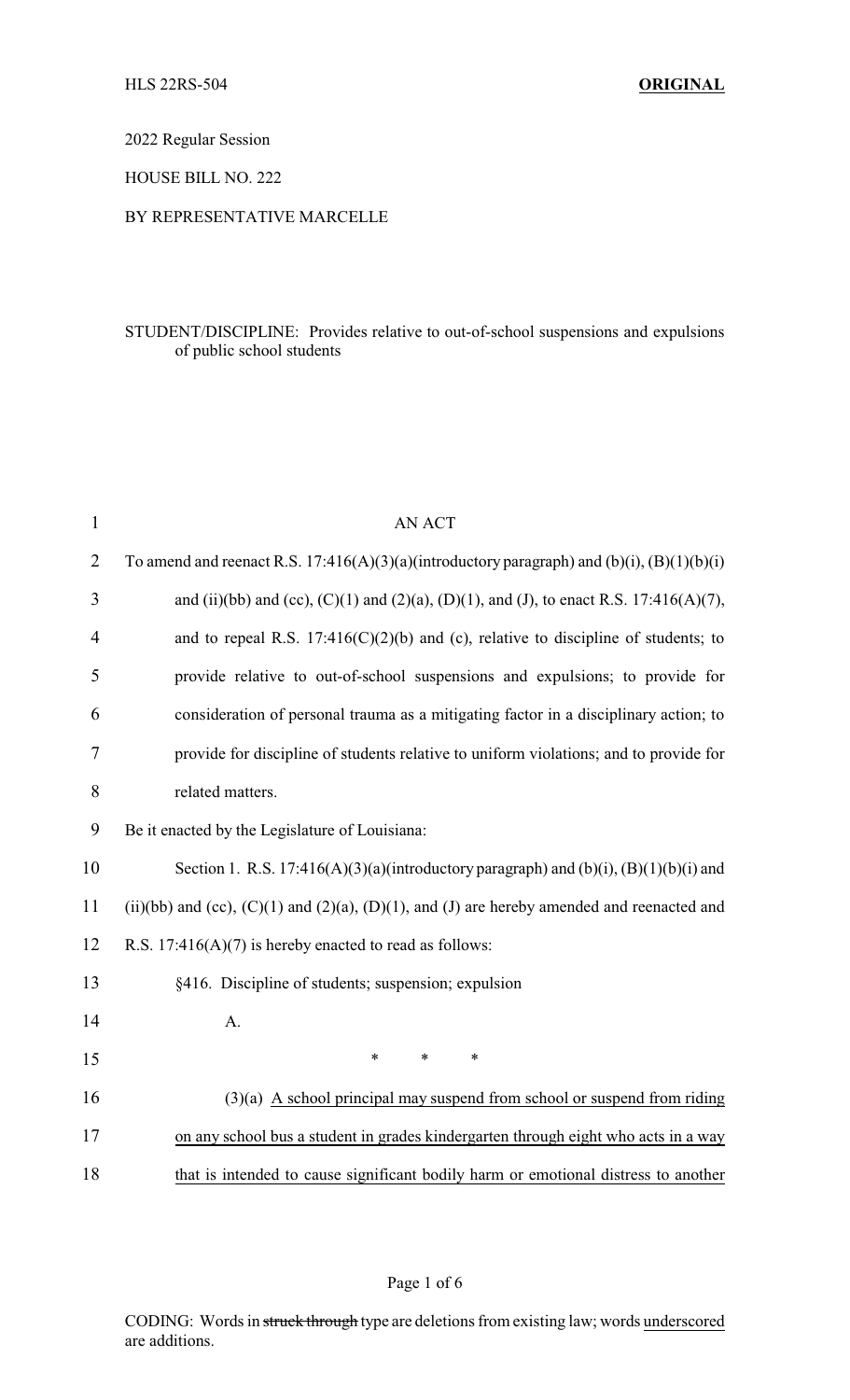person. A school principal may suspend from school or suspend from riding on any

- school bus any student in grades nine through twelve who:
- \* \* \*

 (b)(i) Prior to any out-of-school suspension, assignment to alternative placement, or expulsion, the school principal or his designee shall advise the student in question of the particular misconduct of which he is accused as well as the basis for such accusation and ensure that student is assessed in accordance with Paragraph (7) of this Subsection, and the student shall be given an opportunity at that time to explain his version of the facts to the school principal or his designee. In each case of out-of-school suspension, assignment to alternative placement, or expulsion, the school principal or his designee shall contact, by telephone at the telephone number shown on the student's registration card or by electronic communication or a certified letter sent to the address shown on the student's registration card, the parent or legal guardian of the student in question giving notice of the out-of-school suspension, assignment to alternative placement, or expulsion, the reasons therefor, and establishing a date and time for a conference with the principal or his designee as a requirement for readmitting the student. In the case of expulsion, the contact with the 18 parent or guardian shall include a certified letter. If the parent or legal guardian fails to attend the required conference within five school days of mailing the certified letter or other contact with the parent, the truancy laws shall become effective. On not more than one occasion each school year when the parent or legal guardian refuses to respond, the principal may determine whether readmitting the student is in the best interest of the student. On any subsequent occasions in the same year, the student shall not be readmitted unless the parent, legal guardian, court, or other appointed representative responds. A student whose presence in or about a school poses a continued danger to any person or property or an ongoing threat of disruption to the academic process shall be immediately removed from the school premises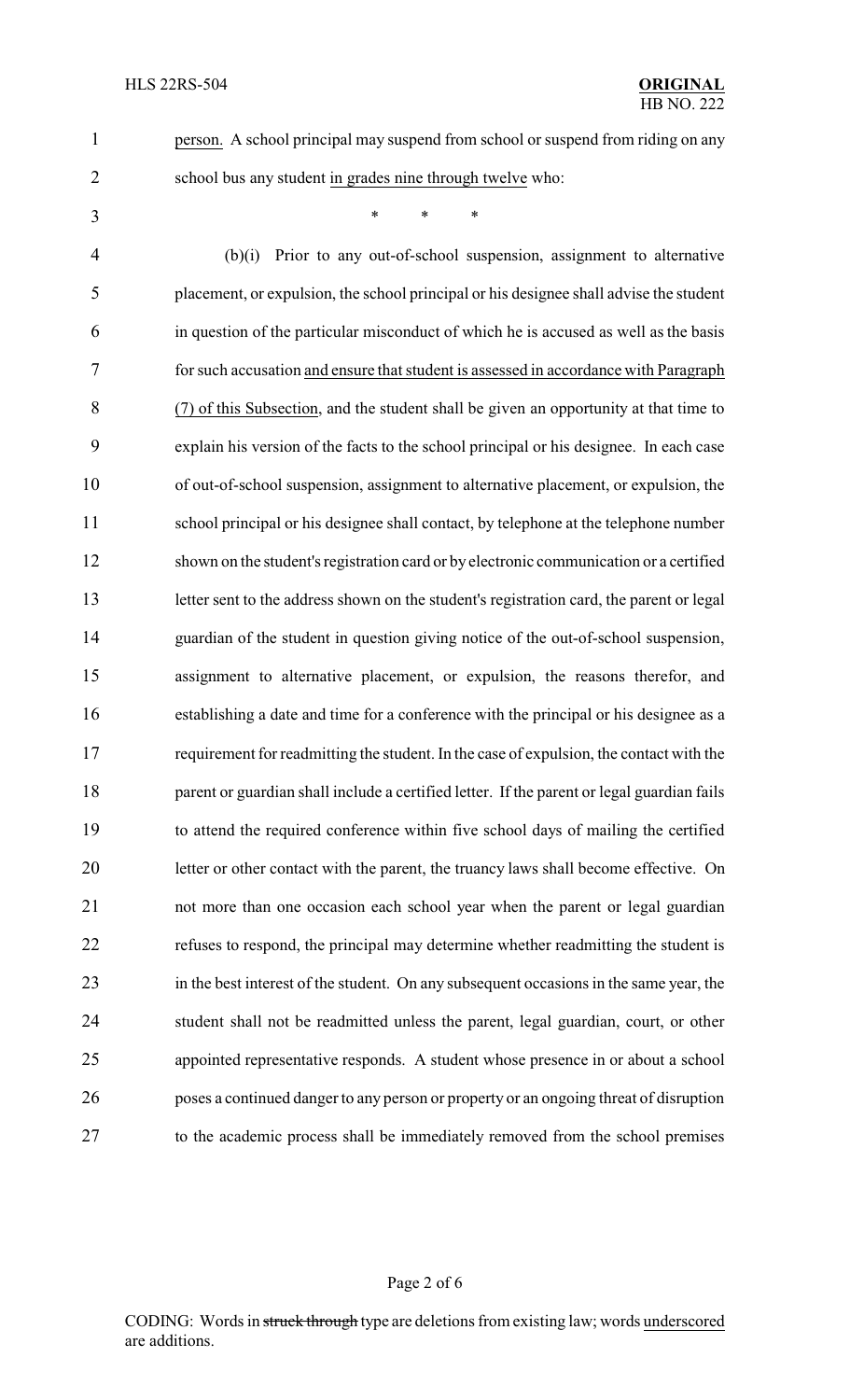| $\mathbf{1}$   | without the benefit of the procedure described in this Item; however, the necessary       |
|----------------|-------------------------------------------------------------------------------------------|
| $\overline{2}$ | procedure shall follow as soon as is practicable.                                         |
| 3              | *<br>*<br>*                                                                               |
| 4              | Prior to any out-of-school suspension, assignment to alternative<br>(7)                   |
| 5              | placement, or expulsion, the school principal or his designee shall ensure that the       |
| 6              | student is assessed using an instrument approved by the Louisiana Department of           |
| 7              | Health that is designed to determine if the student has experienced trauma. The           |
| 8              | results of the assessment shall be used to determine whether the student's behavior       |
| 9              | may be better addressed in a manner other than through out-of-school suspension,          |
| 10             | assignment to alternative placement, or expulsion.                                        |
| 11             | B(1)                                                                                      |
| 12             | *<br>$\ast$<br>∗                                                                          |
| 13             | (b)(i) Notwithstanding the provisions of Subsection A of this Section, the                |
| 14             | principal or his designee shall immediately suspend a student in grades nine through      |
| 15             | twelve who is found carrying or possessing a firearm or another dangerous                 |
| 16             | instrumentality other than a knife, or who possesses, distributes, sells, gives, or loans |
| 17             | any controlled dangerous substance governed by the Uniform Controlled Dangerous           |
| 18             | Substances Law, in any form. The principal or his designee shall immediately              |
| 19             | recommend the student's expulsion in accordance with Subsection C of this Section.        |
| 20             | (ii)                                                                                      |
| 21             | $\ast$<br>$\ast$<br>$\ast$                                                                |
| 22             | (bb) A student in grades nine through twelve who is found carrying or                     |
| 23             | possessing a knife with a blade less than two and one-half inches in length may be        |
| 24             | suspended by the school principal as provided in Paragraph $(A)(3)$ of this Section;      |
| 25             | however, in appropriate cases such student, at a minimum, shall be placed in              |
| 26             | in-school suspension.                                                                     |
| 27             | The principal shall immediately suspend a student in grades nine<br>(cc)                  |
| 28             | through twelve who is found carrying or possessing a knife the blade of which equals      |
| 29             | or exceeds two and one-half inches in length. He also shall immediately recommend         |

CODING: Words in struck through type are deletions from existing law; words underscored are additions.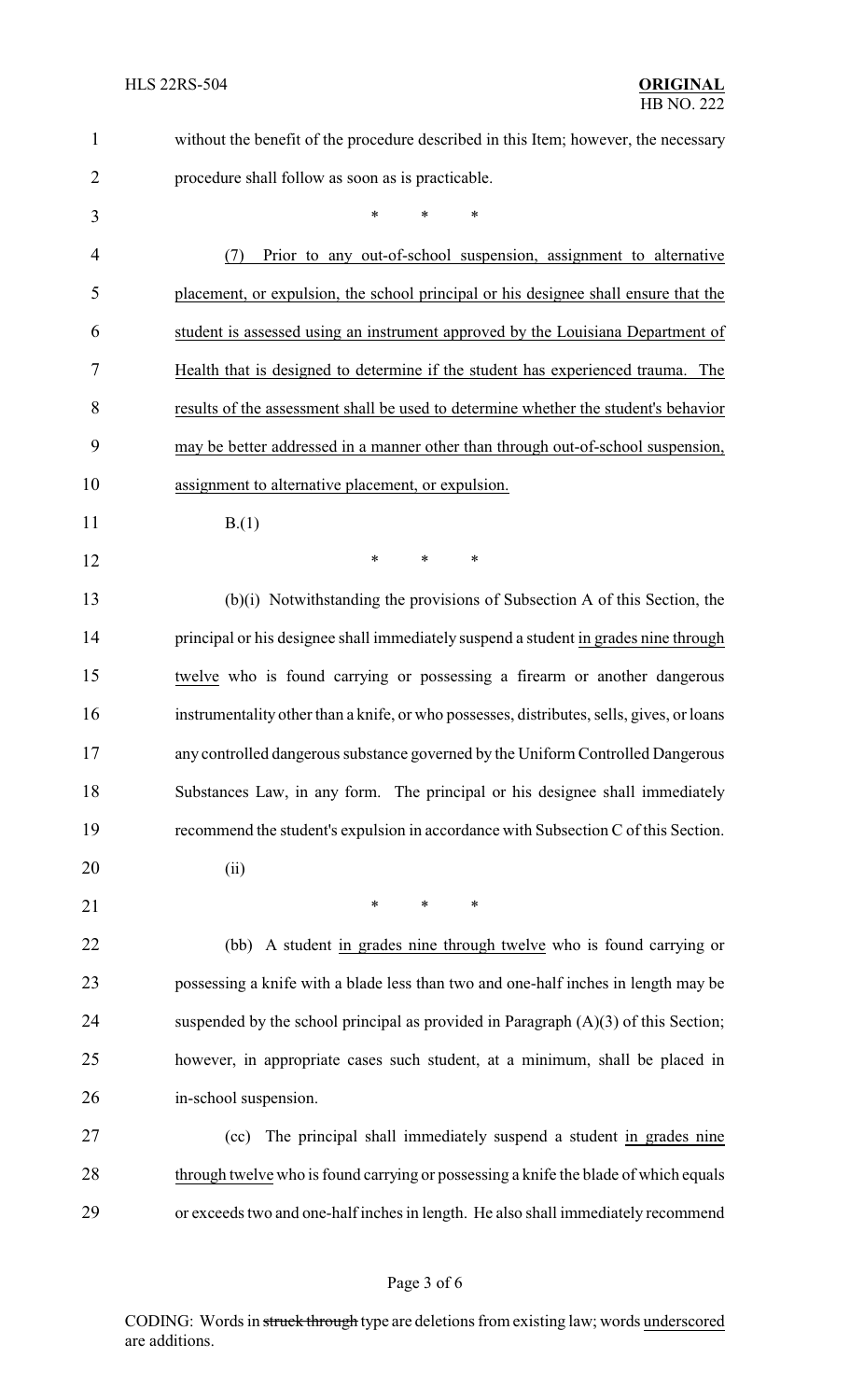1 the student's expulsion in accordance with Subsection C of this Section, except that 2 in the case of a student less than eleven years of age in pre-kindergarten through grade five, the principal may recommend the student's expulsion in accordance with Subsection C of this Section.

 \* \* \* C.(1) Upon the recommendation by a principal for the expulsion of any student as authorized by Subsection B of this Section or a school board's code of conduct, a hearing shall be conducted by the superintendent or his designee within fifteen school days to determine the facts of the case and make a finding of whether or not the student is guilty of conduct warranting a recommendation of expulsion. The school board must provide written notice of the hearing to the student and his 12 parent or legal guardian, and such notice shall advise the student and his parent or legal guardian of their rights. The superintendent or his designee shall ensure that the student is assessed using an instrument approved by the Louisiana Department of Health that is designed to determine if the student has experienced trauma. The results of the assessment shall be used to determine whether the student's behavior may be better addressed in a manner other than through expulsion. Upon the conclusion of the hearing and upon a finding that the student is guilty of conduct warranting expulsion, the superintendent or his designee shall determine whether such student shall be expelled from the school system or if other corrective or disciplinary action shall be taken. At the hearing the principal or teacher concerned may be represented by any person appointed by the superintendent. The concerned teacher shall be permitted to attend such hearing and shall be permitted to present information the teacher believes relevant. Until such hearing takes place the student shall remain suspended from the school with access to classwork and the opportunity to earn academic credit. At such hearing the student may be represented by any person of his choice. A student who is expelled or suspended for longer than ten days shall be provided with academic instruction at an alternative setting in

accordance with R.S. 17:416.2.

#### Page 4 of 6

CODING: Words in struck through type are deletions from existing law; words underscored are additions.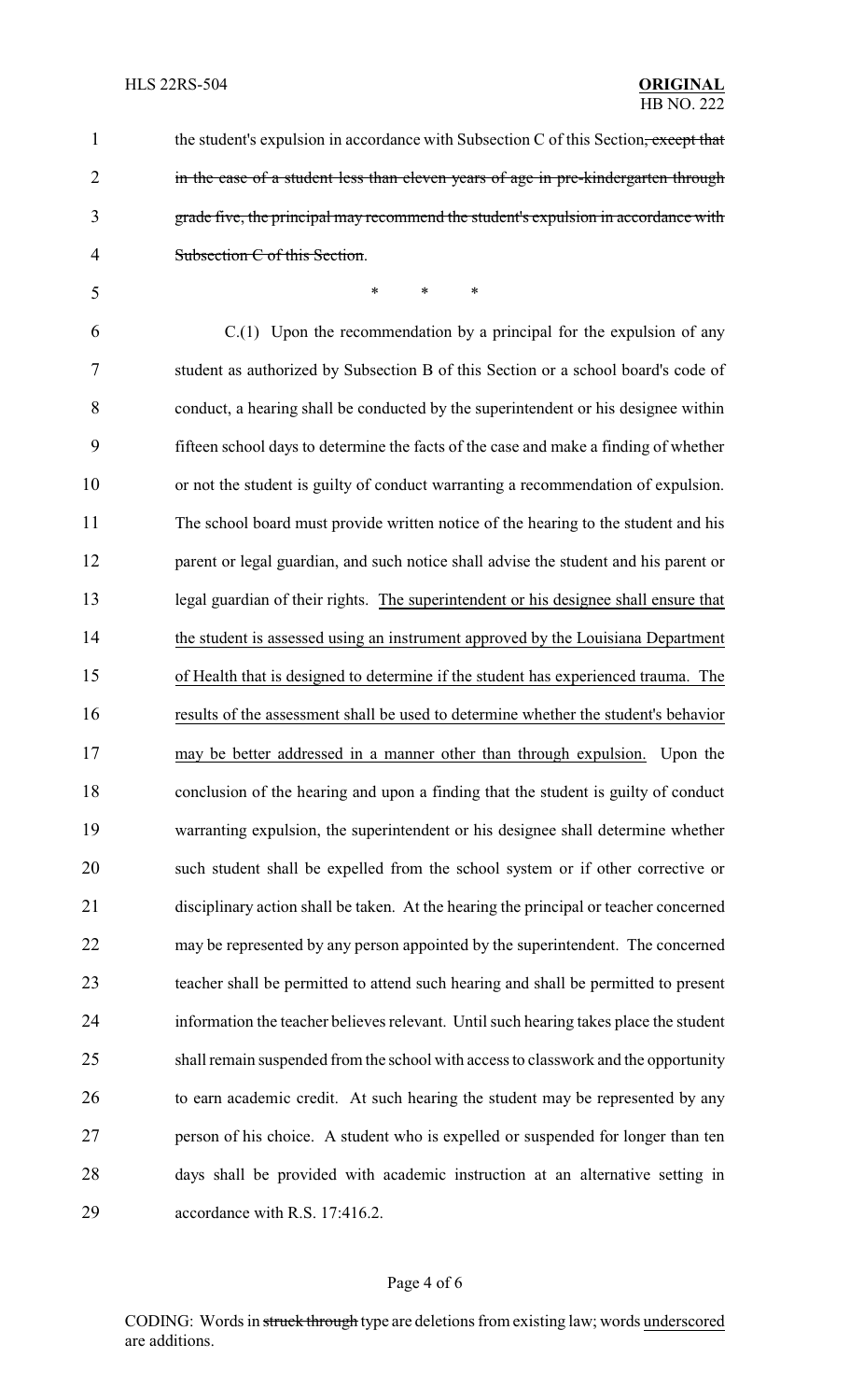| $\mathbf{1}$   | $(2)(a)(i)$ Notwithstanding the provisions of Subsection B of this Section, any      |
|----------------|--------------------------------------------------------------------------------------|
| $\overline{2}$ | student sixteen years of age or older in grades nine through twelve found guilty of  |
| $\overline{3}$ | being in possession of a firearm on school property, on a school bus, or in actual   |
| $\overline{4}$ | possession at a school-sponsored event, pursuant to a hearing as provided for by     |
| 5              | Paragraph (1) of this Subsection, shall be expelled from school for a minimum period |
| 6              | of four complete school semesters and shall be referred to the district attorney for |
| $\overline{7}$ | appropriate action. However, the superintendent may modify the length of such        |
| 8              | minimum expulsion requirement on a case-by-case basis, provided such modification    |
| 9              | is in writing.                                                                       |
|                |                                                                                      |

 (ii) Notwithstanding the provisions of Subsection B of this Section, any 11 student sixteen years of age or older in grades nine through twelve found guilty of possession of, or knowledge of and intentional distribution of, or possession with intent to distribute any illegal narcotic, drug, or other controlled substance on school property, on a school bus, or at a school-sponsored event pursuant to a hearing as provided for by Paragraph (1) of this Subsection shall be expelled from school for a minimum period of four complete school semesters.

\* \* \*

18 D.(1) The conviction of any student in grades nine through twelve of a felony or the incarceration of any student in grades nine through twelve in a juvenile institution for an act which had it been committed by an adult would have constituted a felonymay be cause for expulsion of the student for a period of time as determined by the board. The expulsion shall require the vote of two-thirds of the elected members of the school board, shall not be for a period of time longer than the student's period of adjudication as determined by the applicable court presiding over the student's criminal matter, and shall run concurrent to the student's period of disposition. If the student was serving an expulsion period when the student was incarcerated for a separate offense and the student completes the period of

### Page 5 of 6